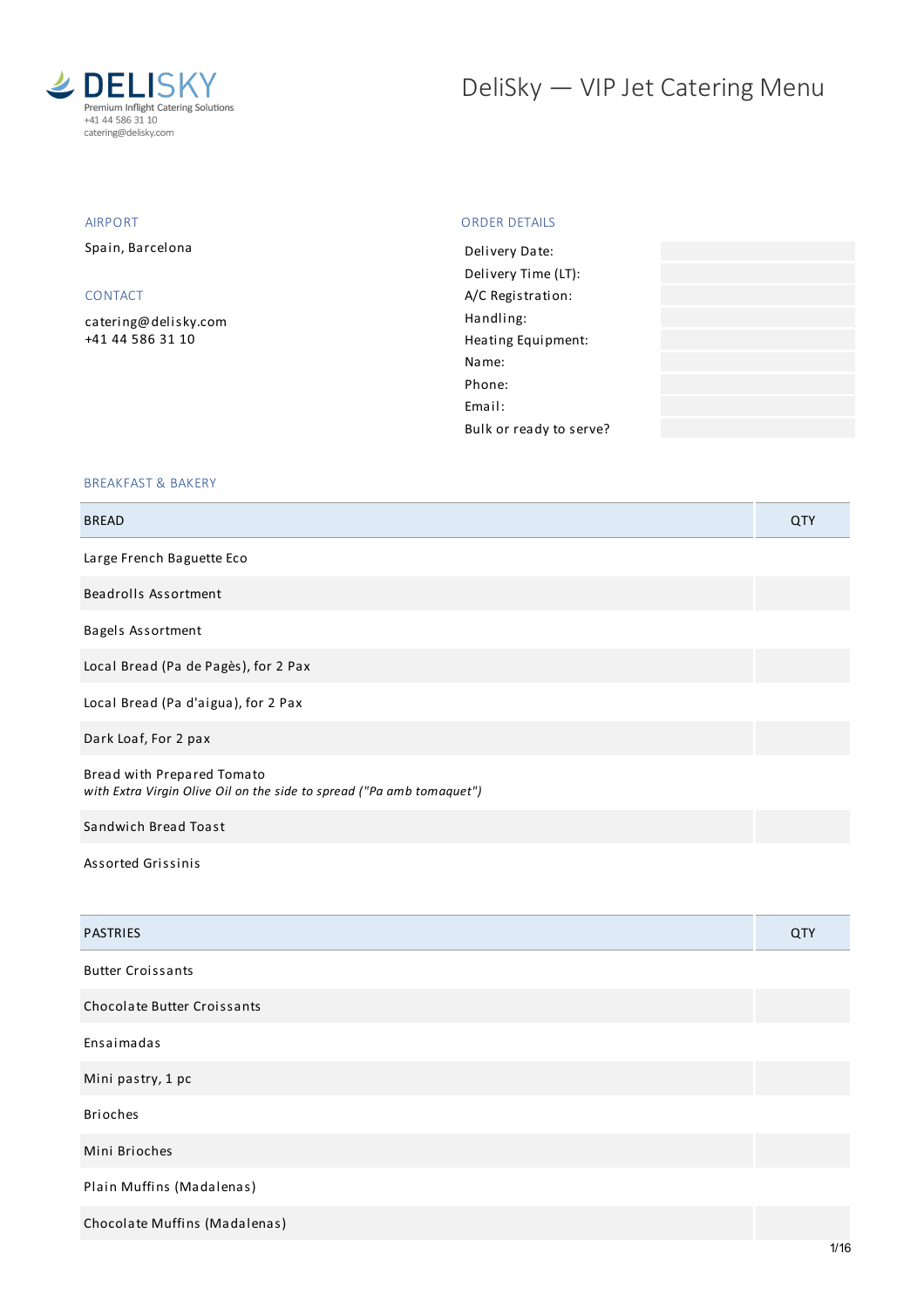| <b>CONDIMENTS</b>            | <b>QTY</b> |
|------------------------------|------------|
| Individual Traditional Jams  |            |
| Individual Traditional Honey |            |
| Individual Maple Syrup       |            |
| Butter, 1 pc                 |            |
|                              |            |
| <b>YOGHURTS</b>              | QTY        |
| Premium Plain Greek Yoghourt |            |
| Premium Eco Fruit Yoghourts  |            |
|                              |            |
| CEREALS                      | QTY        |
| Cereals                      |            |
|                              |            |
| <b>BLINIS &amp; PANCAKES</b> | QTY        |
| Pancakes                     |            |
|                              |            |
| <b>MUESLI &amp; FRUITS</b>   | QTY        |

Homemade Muesli *Oatmeal, Dried Fruits and Berries*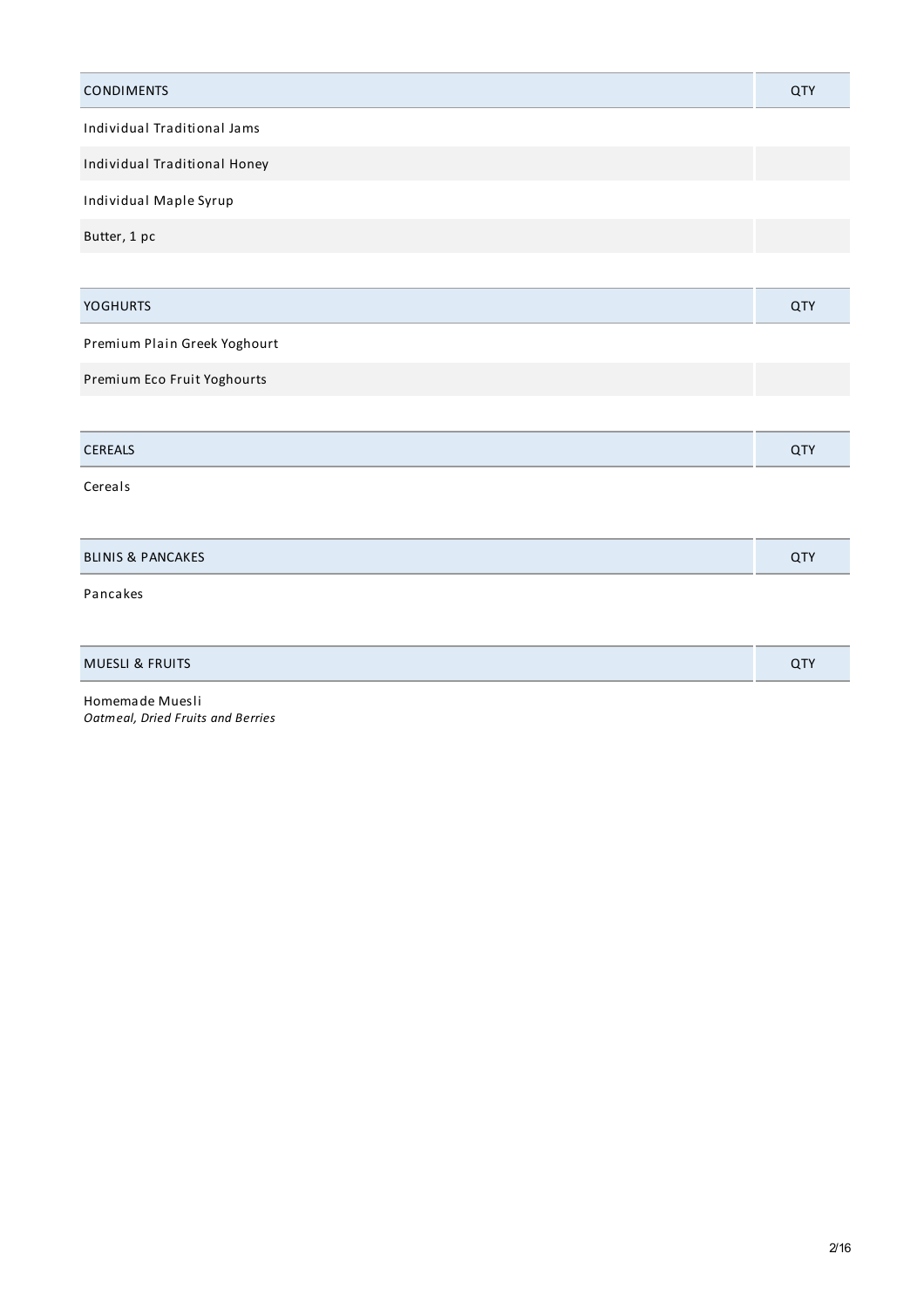| <b>HOT BREAKFAST</b>                                         | <b>QTY</b> |
|--------------------------------------------------------------|------------|
| French Omelette, 3 eggs                                      |            |
| Scrambled Eggs, 3 eggs                                       |            |
| Egg white omelette                                           |            |
| Stuffed Omelettes Chef choice, 3 Eggs                        |            |
| Soft Boiled Eggs, 2 Eggs                                     |            |
| Hard boiled Egg, 1 pc                                        |            |
| Turkey Sausages                                              |            |
| Chicken Sausages                                             |            |
| Pork Sausages                                                |            |
| Bacon, 5 Slices                                              |            |
| Grilled tomatoes                                             |            |
| Grilled mushroom                                             |            |
| Homemade Baked Beans                                         |            |
| Homemade Hash Browns                                         |            |
| Sauteed Spinachs                                             |            |
| Homemade Porridge<br>Oatmeal, Dried Fruits, Berries and Milk |            |
| <b>COLD MEALS</b>                                            |            |
| <b>CRUDITEES</b>                                             | <b>QTY</b> |

Crudites Tray, 300 gr *Assorted Seasonal Vegetables (Around 7 kinds)*

Hummus, Ranch or Tzatyziki Dip for Crudites,180-200 grs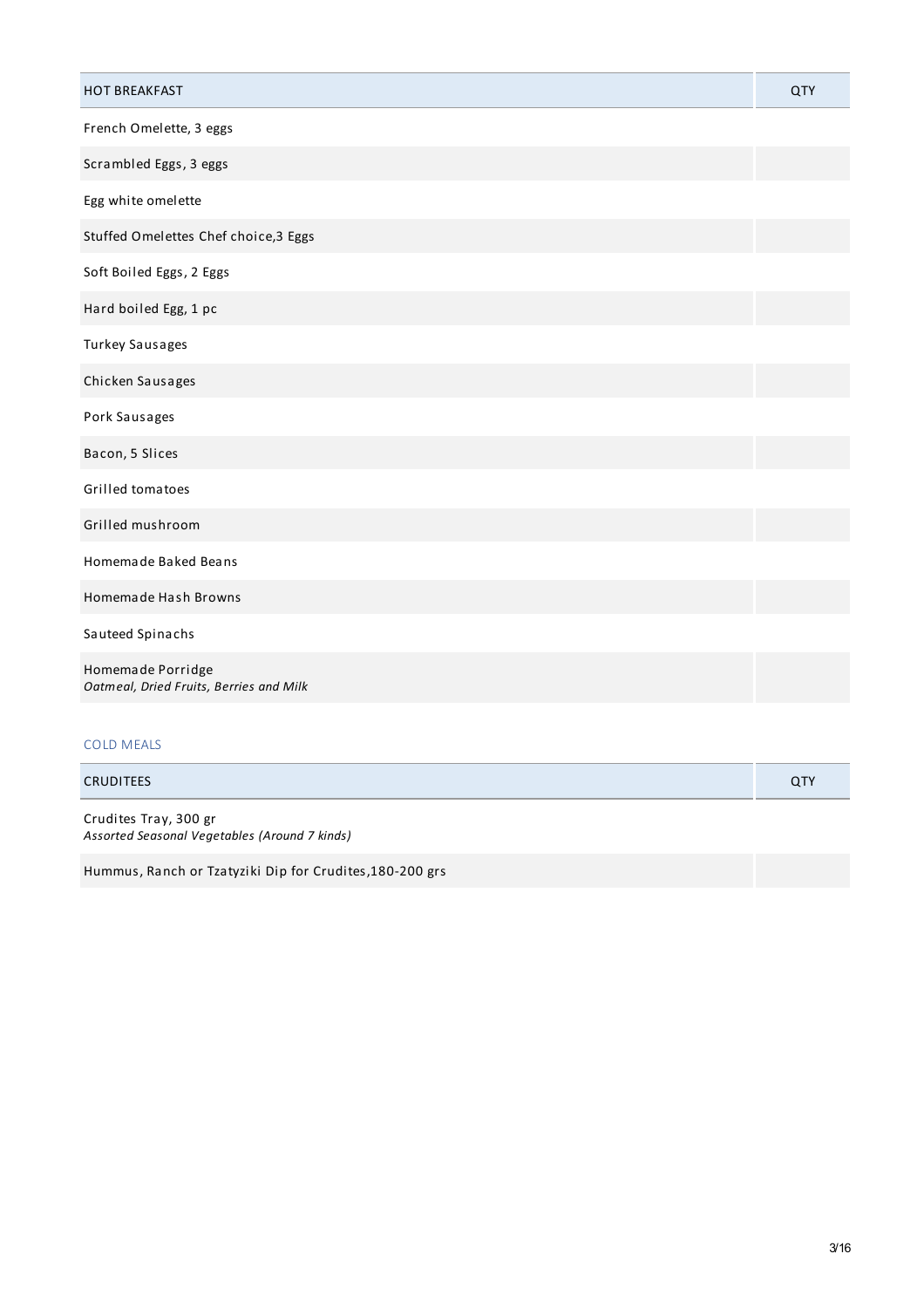| <b>SNACKS</b>                                                                                       | QTY |
|-----------------------------------------------------------------------------------------------------|-----|
| Assorted Little Bocadillos<br><b>Cold Cuts with Assorted Breadrolls</b>                             |     |
| Assorted Little Bocadillos<br>Cheese with Assorted Breadrolls                                       |     |
| Assorted Little Bocadillos<br><b>Ham with Assorted Breadrolls</b>                                   |     |
| Iberian Ham Little Bocadillos<br><b>With Assorted Breadrolls</b>                                    |     |
| Foie-Gras Little Bocadillos<br><b>With Assorted Breadrolls</b>                                      |     |
| Cold Montaditos, 1 pc                                                                               |     |
| Assorted Olives Tapa<br>Gordal, Arbequina and Kalamata Olives Marinated with Extra Virgin Olive Oil |     |
| Almonds Tapa<br>With Salt                                                                           |     |
| Almonds Tapa<br>With Curry                                                                          |     |

| <b>CANAPÉS</b> | <b>u</b> |
|----------------|----------|

Cold Canapes, 1 pc

Hot Canapes, 1pc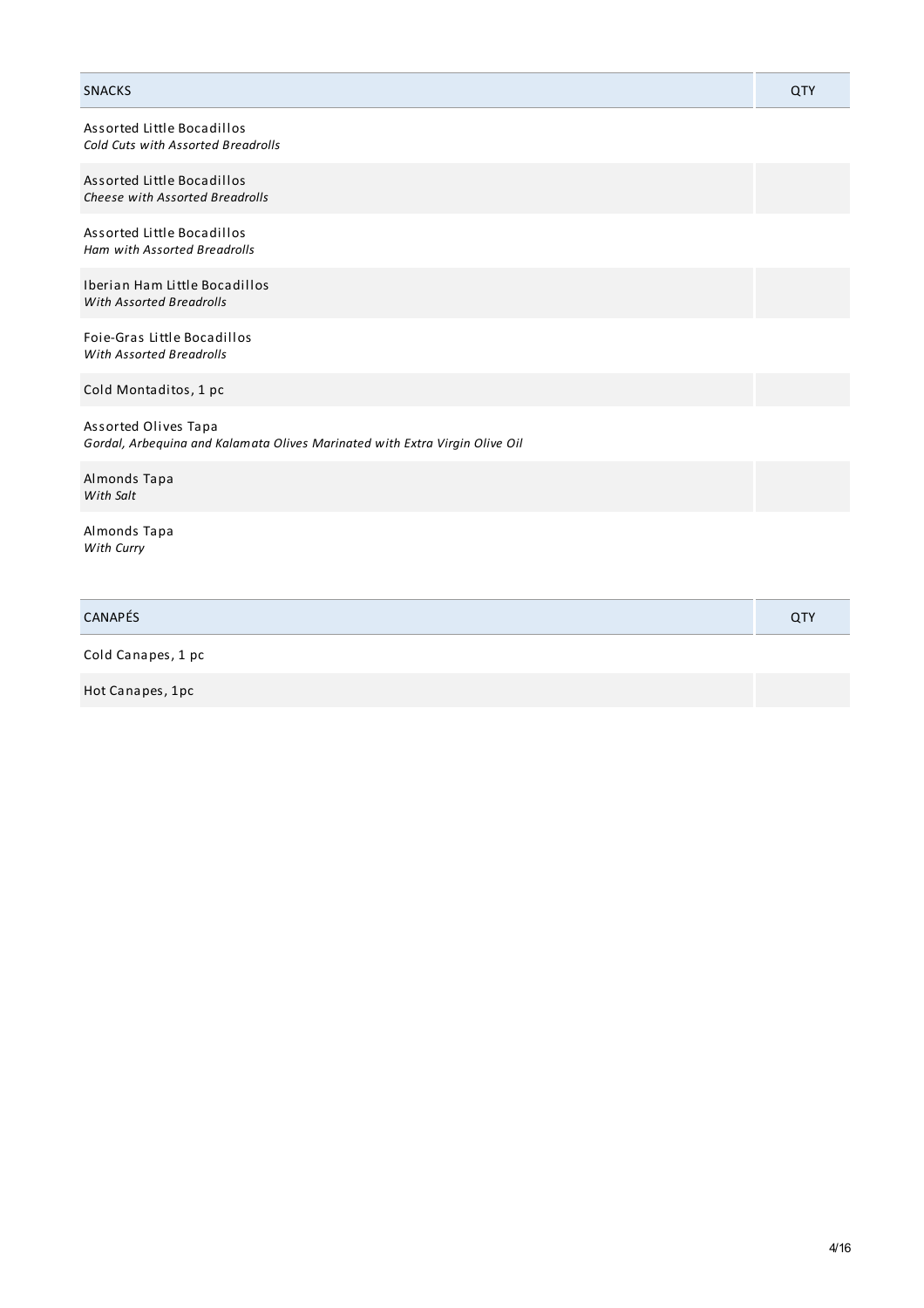| SANDWICHES                                                     | <b>QTY</b> |
|----------------------------------------------------------------|------------|
| Finger Sandwiches, 1pc                                         |            |
| Club Sandwiches, 1 pc                                          |            |
| Triangle Club Sandwiches, 1 pc                                 |            |
| Half Wrap Sandwiches, 1 pc                                     |            |
| Open Sandwiches, 1pc                                           |            |
| Chicken salad Bagel, 1 pc                                      |            |
| Tuna salad Bagel, 1 pc                                         |            |
| Smoked Salmon Bagel, 1 pc                                      |            |
| Vegetarian Bagel, 1 pc<br>Bufala Mozzarela with Tomato & Basil |            |
| Iberian Ham Half Baguette Bocadillo                            |            |
| Stuffed Croissants, tuna salad, 1 pc                           |            |
| Stuffed Croissants, ham, 1 pc                                  |            |
| Stuffed Croissants, cheese, 1 pc                               |            |

| <b>STARTERS</b> | u |
|-----------------|---|
|                 |   |

Caprese Salad with Sauces *Tomato, Bufala Mozzarella, Fresh Basil Leaves with Pesto Sauce and Modena Vinaigrette*

Cod Carpaccio *Cod Carpaccio, Grated Tomato, Kalamata Olives, Extra Virgin Olive Oil and Black Pepper*

Salmon Carpaccio *Salmon Carpaccio with Chef's Sauce*

Salmon Tartar *Raw Salmon Tartar with Chef's Sauce*

Salmon Tataky *Samon Tataky Lightly Seared with Chef's Sauce*

Beef Filet Mignon Carpaccio *with Grated Parmesan, Rucula, Pine Nuts and Modena Dressing on the Side*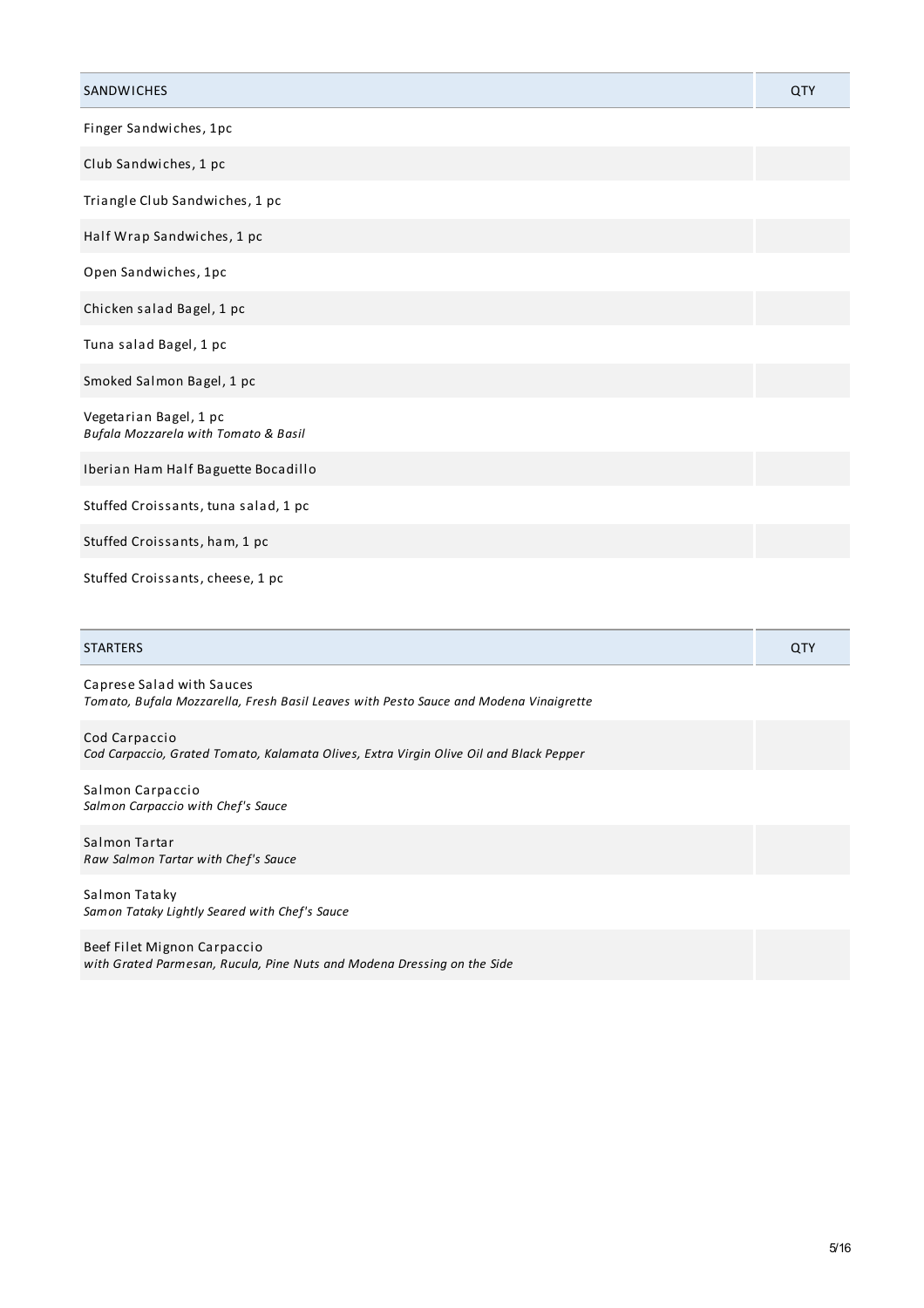#### PLATTERS QTY

Bellota Ham Tray, 100 gr *ham aprox/pax with Crackers and Grisini*

Cold Cuts Tray with Iberian Ham, 125 gr *Assorted Local Cold Cuts (i.e. Chorizo, Salchichon, Butifarra) and Iberian Ham. With Crackers and Grisini*

Cold Meats Tray, 200gr *Assorted Cold Meats (i.e. Roast Beef, Chicken, Turkey) With Chef Dip Sauce*

Smoked Fish Tray, 100gr *Assortment of Smoked Fish (i.e. Trout, Cod, Salmon) With Chef Dip Sauce*

Smoked Salmon Tray, 100 gr *Smoked Salmon With Chef Dip Sauce*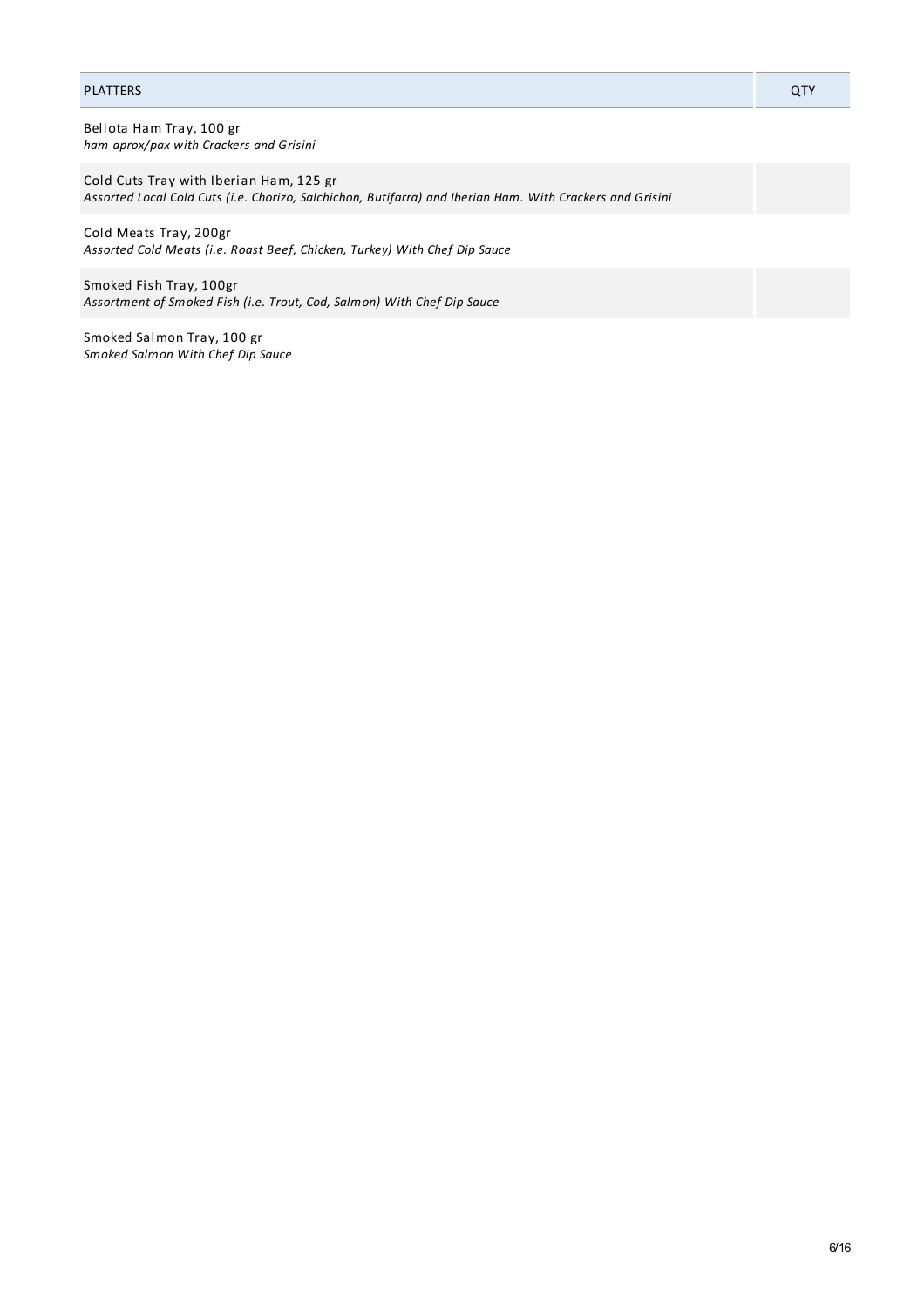#### SALADS QTY

| Greek Salad with Vinaigrette<br>Tomato, Cucumber, Red Onion, Feta Cheese, Kalamata Olives, Oregan with Sherry Vinaigrette                                                                        |
|--------------------------------------------------------------------------------------------------------------------------------------------------------------------------------------------------|
| Niçoise Salad with Vinaigrette<br>Lettuce Hearts, Baby Green Beans, Potatoes, Tomato, Kalamata olives, Canned Tuna, Anchovies, Hard Boiled Eggs<br>and Chef Vinaigrette                          |
| Seared Tuna Niçoise Salad with Vinaigrette<br>Lettuce Hearts, Baby Green Beans, Potatoes, Tomato, Kalamata olives, Seared Fresh Tuna, Anchovies, Hard Boiled<br><b>Eggs and Chef Vinaigrette</b> |
| Caesar Salad with Sauces<br>Lettuce Hearts, Grilled Chicken Breast, Parmesan Cheese Shavings, Croutons, Caesar Sauce and Modena Vinaigrette                                                      |
| Caesar Salad with Prawns or Langoustines and Sauces<br>Lettuce Hearts, Grilled Prawns or Langoustines, Parmesan Cheese Shavings, Croutons, Caesar Sauce and Modena<br>Vinaigrette                |
| Cod "Esqueixada" Salad<br>Crumbled Cod with Tomato, Olives, EVO and Black Pepper                                                                                                                 |
| Green Salad with Vinaigrette<br>Mixed Greens, Vegetables and Olives with Chef's Vinaigrette                                                                                                      |
| Mixed Greens Salad with Tuna and Vinaigrette<br>Mixed Greens, Vegetables, Olives, Hard Boiled Egg and Canned Tuna with Chef's Vinaigrette                                                        |
| Garden Salad<br>Mixed Greens and Seasonal Garden Vegetables with Chef's Vinaigrette                                                                                                              |
| Tomato and Tuna Ventresca Salad with Vinaigrette<br>Tomato, Spring Onion, Olives, Pickles and Tuna Ventresca with Chef's Vinaigrette                                                             |
| Lentils and Vegetables Salad<br>Lentils with Julienne Vegetables and Chef's Sauce                                                                                                                |
| Quinoa and Vegetables Salad<br>Quinoa with Julienne Vegetables and Chef's Sauce                                                                                                                  |
| <b>Fattoush Salad</b><br>Arab inspired Salad with lettuce hearts, assorted peppers, onion, radish, tomato, zumaque and lemon based<br>vinaigretteSalad                                           |
| .                                                                                                                                                                                                |

Ensaladilla Rusa

Pasta Salad with Vinaigrette *Pasta with Mixed Vegetables and Chefs Sauce*

Rice Salad *Rice with Mixed Vegetables and Chefs Sauce*

*Diced Mixed Vegetables, Potatoes,Tuna Ventresca and Hard Boiled Egg with Mayonnaise*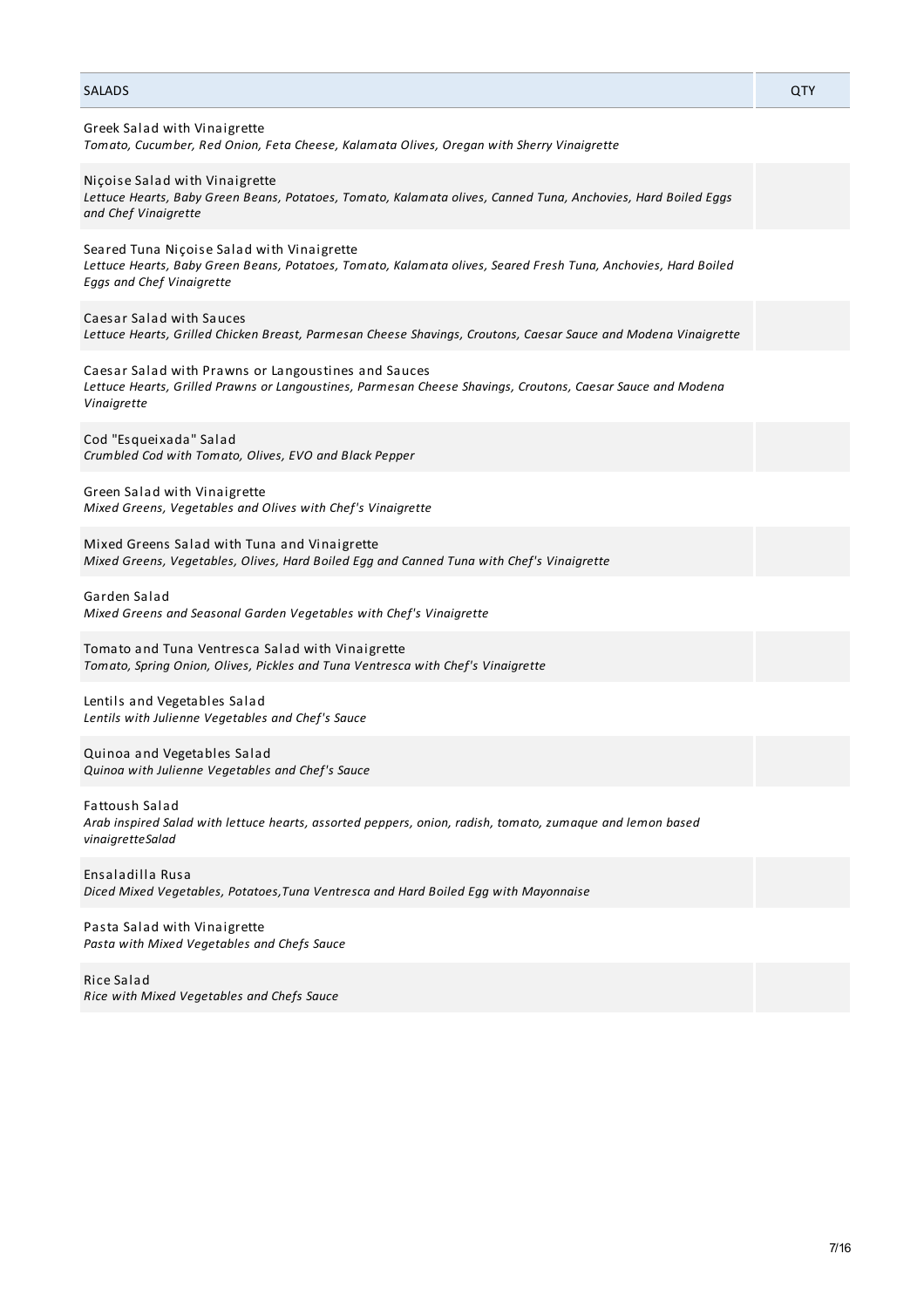| <b>CHEESE</b>                                                                                                    | QTY        |
|------------------------------------------------------------------------------------------------------------------|------------|
| Domestic and Imported Cheeses, 225 gr<br>Assorted Cheeses With Berries, Nuts, Dried fruits, Crackers and Grisini |            |
| Manchego (Sheep cheese.- Spain, Castilla-La Mancha),225gr                                                        |            |
| Tou Til.ler (Cow cheese.- Spain, Lleida), 225gr                                                                  |            |
| Payoyo (Goat cheese.- Spain, Andalucía), 225gr                                                                   |            |
| Sant Gil d'Albio (Goat cheese.- Spain, Tarragona), 225gr                                                         |            |
| Gorgonzola (Cow cheese.-Italy), 225gr                                                                            |            |
| Brie de Meaux (Cow cheese.-France), 225gr                                                                        |            |
| Comté (Cow cheese.-France), 225gr                                                                                |            |
| Mahó (Cow cheese.- Spain, Menorca.), 225gr                                                                       |            |
| Idiazábal (Sheep cheese.- Spain, Pais Vasco), 225gr                                                              |            |
|                                                                                                                  |            |
| <b>EXTRA GARNISH &amp; SAUCES</b>                                                                                | <b>QTY</b> |
| Lemon - sliced<br>in Ziplock bags                                                                                |            |
| Lemon - wedges<br>in Ziplock bags                                                                                |            |
| Limes - sliced<br>in Ziplock bags                                                                                |            |
| Limes - wedges<br>in Ziplock bags                                                                                |            |
|                                                                                                                  |            |

| <b>CREW MEALS</b> | $\cap$ TV<br>~ י |
|-------------------|------------------|
|                   |                  |

## Crew Meal

*Including main dish with one side, 1 whole fruit or yoghurt+1 breadroll+1 butter+1 cutlery*

# HOT MEALS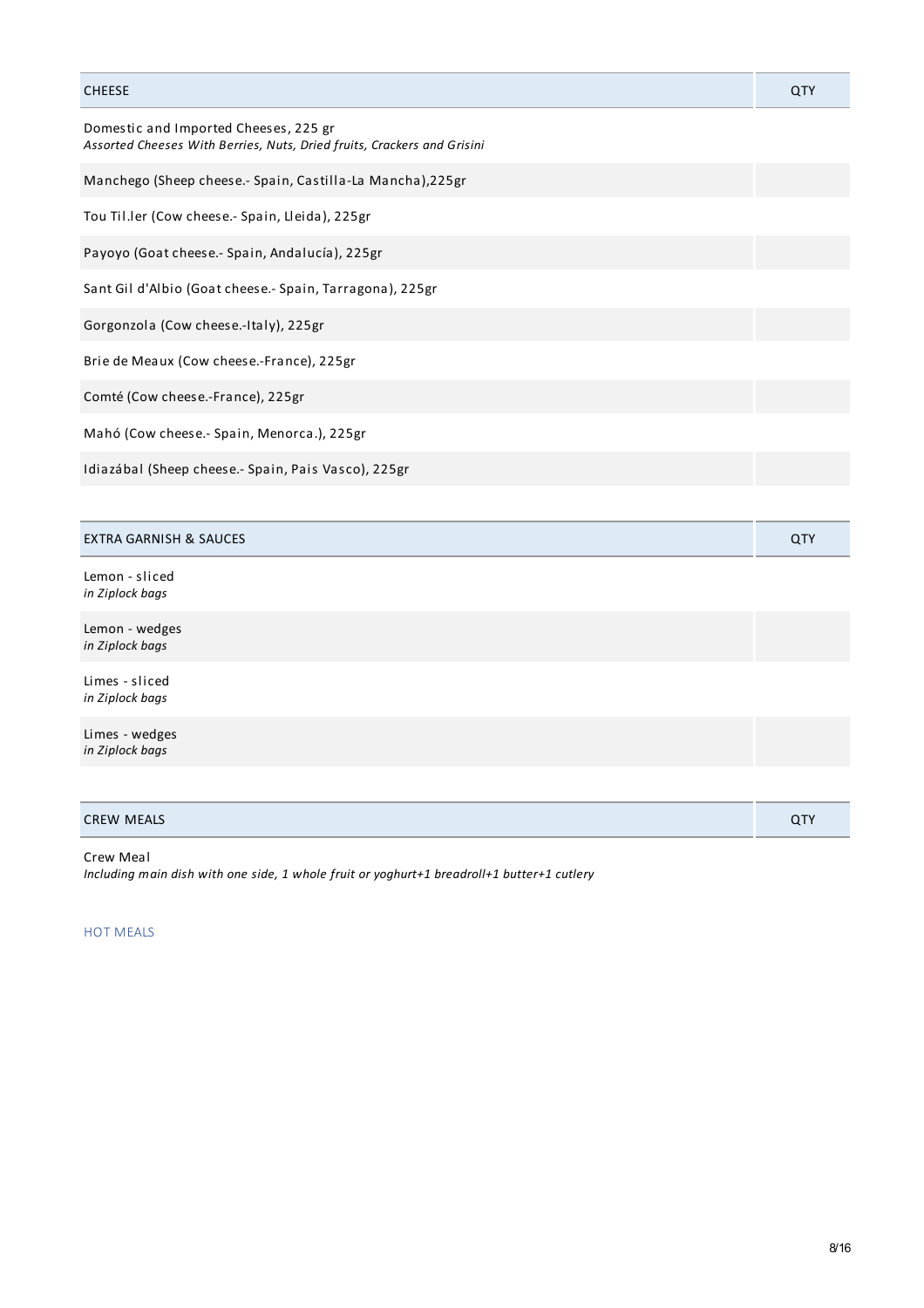| <b>SNACKS &amp; STARTERS</b>                                                                               | QTY |
|------------------------------------------------------------------------------------------------------------|-----|
| Assorted Hot Montaditos, 3 Pieces                                                                          |     |
| Chicken & Veg Mini Skewers, 1 pc                                                                           |     |
| Langoustines Mini Skewers, 1 pc                                                                            |     |
| Prawn Mini Skewers, 1 pc                                                                                   |     |
| Beef & Veg Mini Skewer, 1 pc                                                                               |     |
| <b>Assorted Croquettes</b><br>Ham, Cheese, Chicken, Mushroom and Seafood                                   |     |
| Tuna Empanadillas                                                                                          |     |
| Meat Empanadillas                                                                                          |     |
| Spanish Omelette Tapa, 2 small triangles                                                                   |     |
| Bravas Potato Tapa<br>Fried Potatoes, Mayonnaise and Spicy Sauce                                           |     |
| Garlic Langoustines Tapa (3 pieces)<br>Langoustines sauteed with Garlic                                    |     |
| Prawns Tapa (3 pieces)<br>sauteed with Garlic                                                              |     |
| A Feira Octopus Tapa (1/3 leg)<br>Boiled Octopuss with Boiled Potatoes, Paprika and Extra Virgin Olive Oil |     |
| Padron Peppers Tapa                                                                                        |     |
| Homemade Meatballs Tapa, 3 pcs<br>in tomato sauce                                                          |     |
| <b>SOUPS</b>                                                                                               | QTY |
| Poultry broth, 400 gr                                                                                      |     |

Chicken noodles Soup with Garnish, 400 gr

Minestrone Soup, 400 gr

Tomato and Basil Soup, 400 gr

Pumpkin Soup with Garnish, 400 gr

Zucchini Soup with Garnish, 400 gr

Mushroom Soup with Garnish, 400 gr

Lentils Soup with Garnish, 400 gr

Vichysoisse (Summer), 400 gr

Gazpacho with Garnish and croutons, 400 gr

Tomato, Pepper, Onion, Cucumber, Garlic, Extra Virgin Olive Oil, Bread, Vinegar, Salt and Pepper with garnish and *croutons*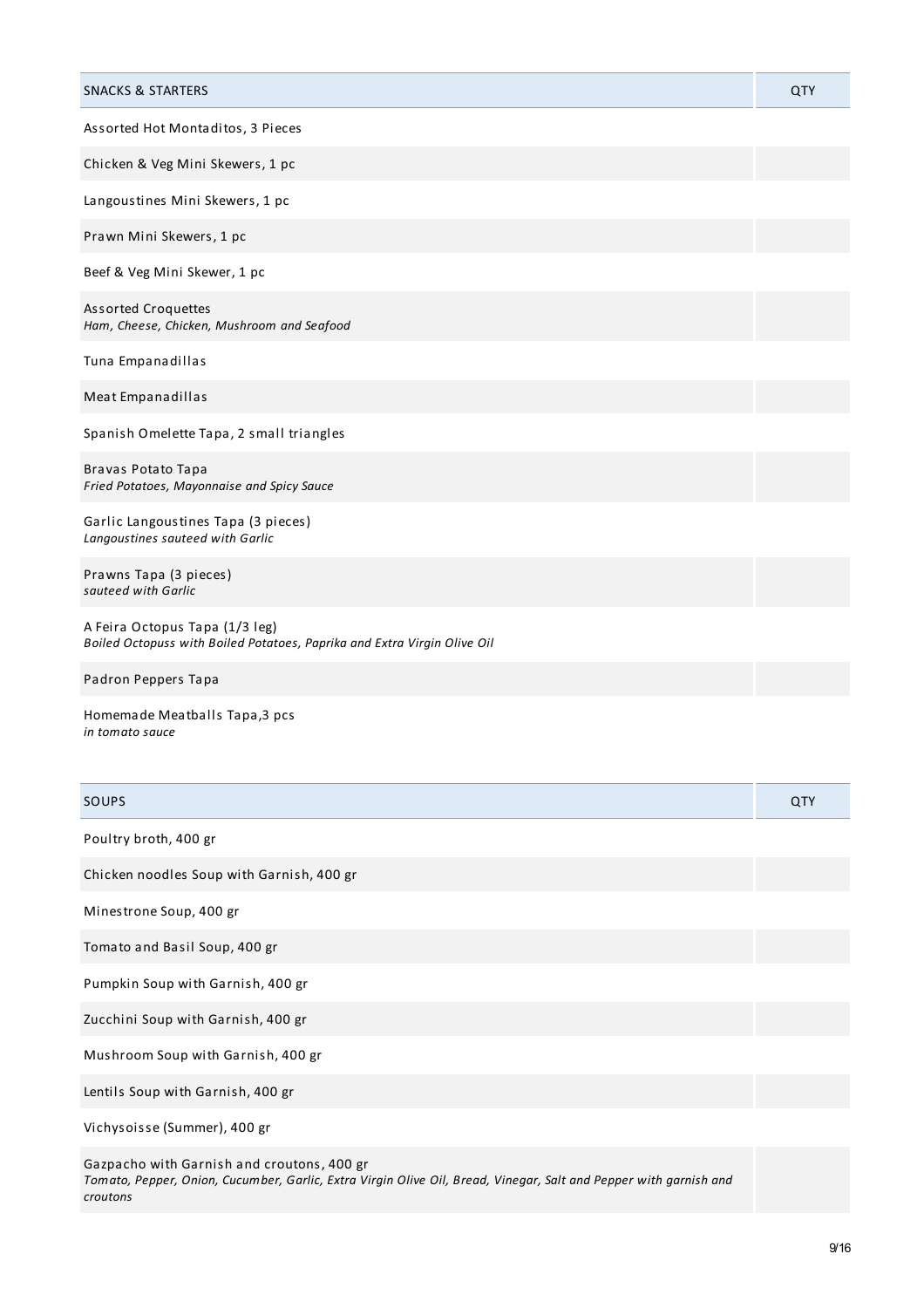| <b>MAIN DISHES - MEAT</b>                                                                        | QTY |
|--------------------------------------------------------------------------------------------------|-----|
| <b>Roast Beef</b><br>Roast Beef Served With Arugula and Dried Tomatoes and Chef's Vinaigrette    |     |
| Filet Mignon<br>Grilled. 225gr aprox. Please Advise if you need it Rare, Medium or Cooked        |     |
| Beef Goulash<br>stew with tomato, onion, garlic, paprika and spices sauce                        |     |
| Fricandó<br>Beef filets stew (with Tomato, Onion, Garlic, Mushroom and Nuts sauce)               |     |
| Filet Strogonoff<br>Beef Cubes with Sour Cream, Butter, Mushrooms, Onion and Spices              |     |
| Homemade Meatballs<br>Beef and Pork Meatballs with Chef's Sauce                                  |     |
| Grilled Lamb chops                                                                               |     |
| Grilled Lamb Carré - French Rack                                                                 |     |
|                                                                                                  |     |
| MAIN DISHES - FISH & SEAFOOD                                                                     | QTY |
| Cod a La Llauna, 220 gr<br>Grilled Cod with Garlic, Parsley, Paprika and extra Virgin Olive Oil. |     |
| Grilled Sole local Extra large, 220 gr                                                           |     |
| Grilled Monkfish, 220 gr                                                                         |     |
| Grilled Seabass, 220 gr                                                                          |     |
| Grilled Turbot, 220 gr                                                                           |     |
| Grilled Salmon, 220 gr                                                                           |     |
| Grilled Hake, 220 gr                                                                             |     |
| <b>MAIN DISHES - POULTRY</b>                                                                     | QTY |
| Chicken Thigh or Breast<br>Grilled                                                               |     |
| Chicken Goujons<br><b>Breaded Chicken filets</b>                                                 |     |
| Chicken Nuggets<br><b>Breadded Chicken</b>                                                       |     |
| Chicken Wings<br>Marinated with Chef's Sauce                                                     |     |

Duck Magret *Roasted*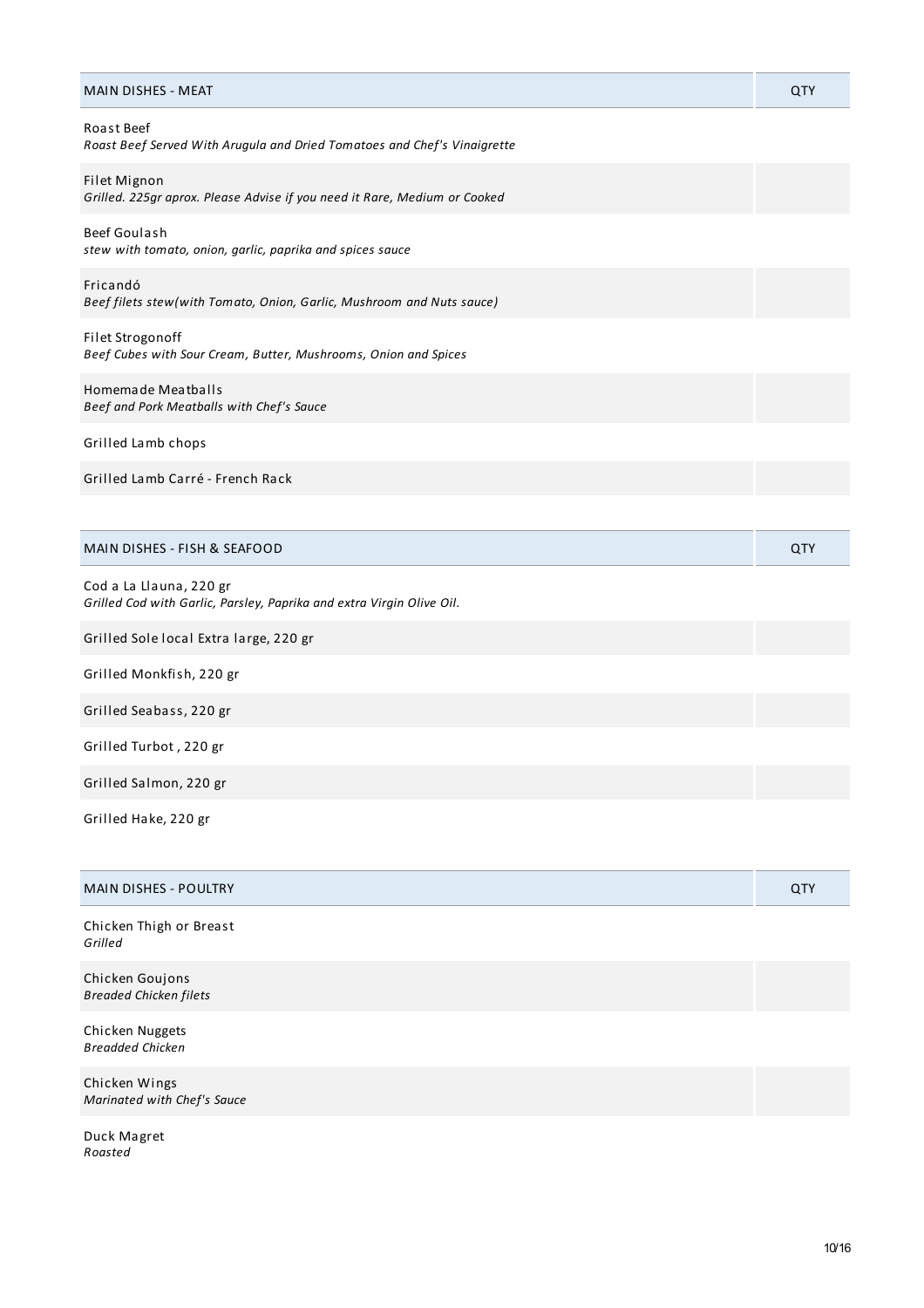Green curry Vegetables *Thai green curry with Vegetables*

| <b>PASTA &amp; RISOTTO</b>                                                                                                                                      | QTY        |
|-----------------------------------------------------------------------------------------------------------------------------------------------------------------|------------|
| Homemade Meat Cannelloni<br>Cannelloni Pasta Stuffed with Meat (Pork and Beef)                                                                                  |            |
| Homemade Spinach Cannelloni<br>Cannelloni Pasta Stuffed with Spinachs and Pine Nuts                                                                             |            |
| Homemade Meat Lasagna<br>Lasagna Pasta Stuffed with Meat (Pork and Beef) and Tomato Sauce.                                                                      |            |
| Penne Arrabiatta<br>Penne with Tomato Spicy Sauce. Grated Parmesan on the side                                                                                  |            |
| Spaghetti a Macarroni with Homemade Bolognesa<br>Spaghetti or Macarroni with Tomato, Onion, Garlic, Spices and Meat (Pork and Beef).Grated Parmesan on the side |            |
| Spaghetti Napolitana<br>with Tomato, Basil, Onion, Garlic and Spices. Grated Parmesan on the side                                                               |            |
| Spaghetti al Pesto<br>Spaghetti with Fresh Basil, Garlic, Fresh Cheese and Pine Nuts. Grated Parmesan on the side                                               |            |
| Fettuccini Alfredo<br>with Butter, Parmesan and Bufala Mozzarella Cheese and Black Pepper.                                                                      |            |
| Tagliatelle with Mushroom<br>Tagliatelle with Seasonal Mushrooms. Grated Parmesan on the side                                                                   |            |
| Vegetables and Chicken Noodles<br>Noodles with Assorted Vegetables and Chicken and Japanese sauces                                                              |            |
| Vegetables Noodles<br>Noodles with Assorted Vegetables and Japanese Sauces                                                                                      |            |
| Bellota Ham Risotto<br>Risotto Rice with Iberian Ham. Grated Parmesan on the side                                                                               |            |
| Seasonal Mushroom Risotto<br>Risotto Rice with Mushrooms. Grated Parmesan on the side                                                                           |            |
| Chicken Paella (2 portions min)<br><b>Rice with Chicken</b>                                                                                                     |            |
| Vegetables Paella (2 portions min)<br>Rice with Assorted Vegetables                                                                                             |            |
| Plain Pasta                                                                                                                                                     |            |
|                                                                                                                                                                 |            |
| SIDE DISHES                                                                                                                                                     | <b>QTY</b> |
| Escalivada portion (Cold or Warm)<br>Roasted Pepper, Eggplant and onion with Garlic Oil                                                                         |            |

Grilled or Steamed Vegetables

*Grilled or Steamed Vegetables.10 Different kinds aprox.*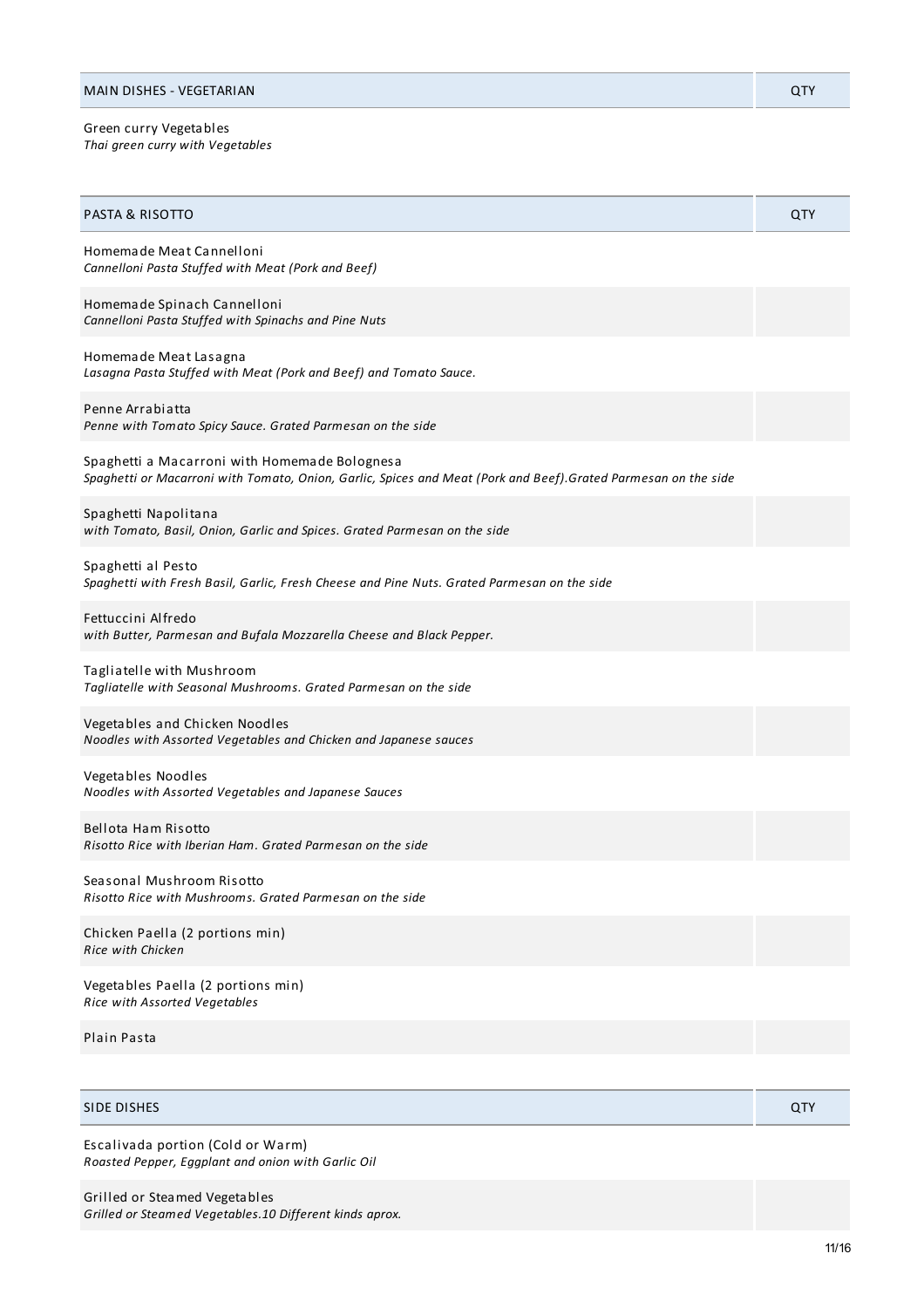Roasted Vegetables *A Selection of Seasonal Roasted Vegetables.*

Catalan Spinachs *Boiled and Sauteed Spinachs with Raisins and Pine Nuts* Spinachs à la Crème *Steamed Spinachs with Light Beurre Blanc Sauce* Green beans with potatoes *Steamed Beans and Potatoes with EVO, Salt and Pepper* Basmati Rice *Boiled* Brown Rice *Boiled*

Wild Rice *Boiled*

Mashed Potatoes *With Butter*

French Fries

Thyme Potatoes *Sauteed Potatoes with Fresh Thyme and Extra Virgin Olive Oil*

Potatoes with Onion *Roasted Potatoes with Onion and Extra Virgin Olive Oil and Black Pepper*

Escalivada (Cold or Warm) *Roasted Pepper, Eggplant and onion with Garlic Oil*

Eggplant Escalivada (Cold or Warm) *Baked Eggplant with Chef's Sauce*

Bulgur Pilaff *Bulgur Sauteed with Onion, Pepper, Coriander and Sultanas*

Grilled Vegetables *6 Different Vegetable Kinds Aprox*

Steamed Vegetables *6 Different Vegetable Kinds Aprox*

Sauteed Beans with Onion and Shitake

Sauteed Spinach

Spinach À La Crème *Spinachs with Light Beurre Blanc Sauce*

Wheat Semolina -plain

Sauteed Mushroom *Champignon or other farmed mushrooms*

Sauteed Wild Mushroom *Seasonal Wild Mushrooms*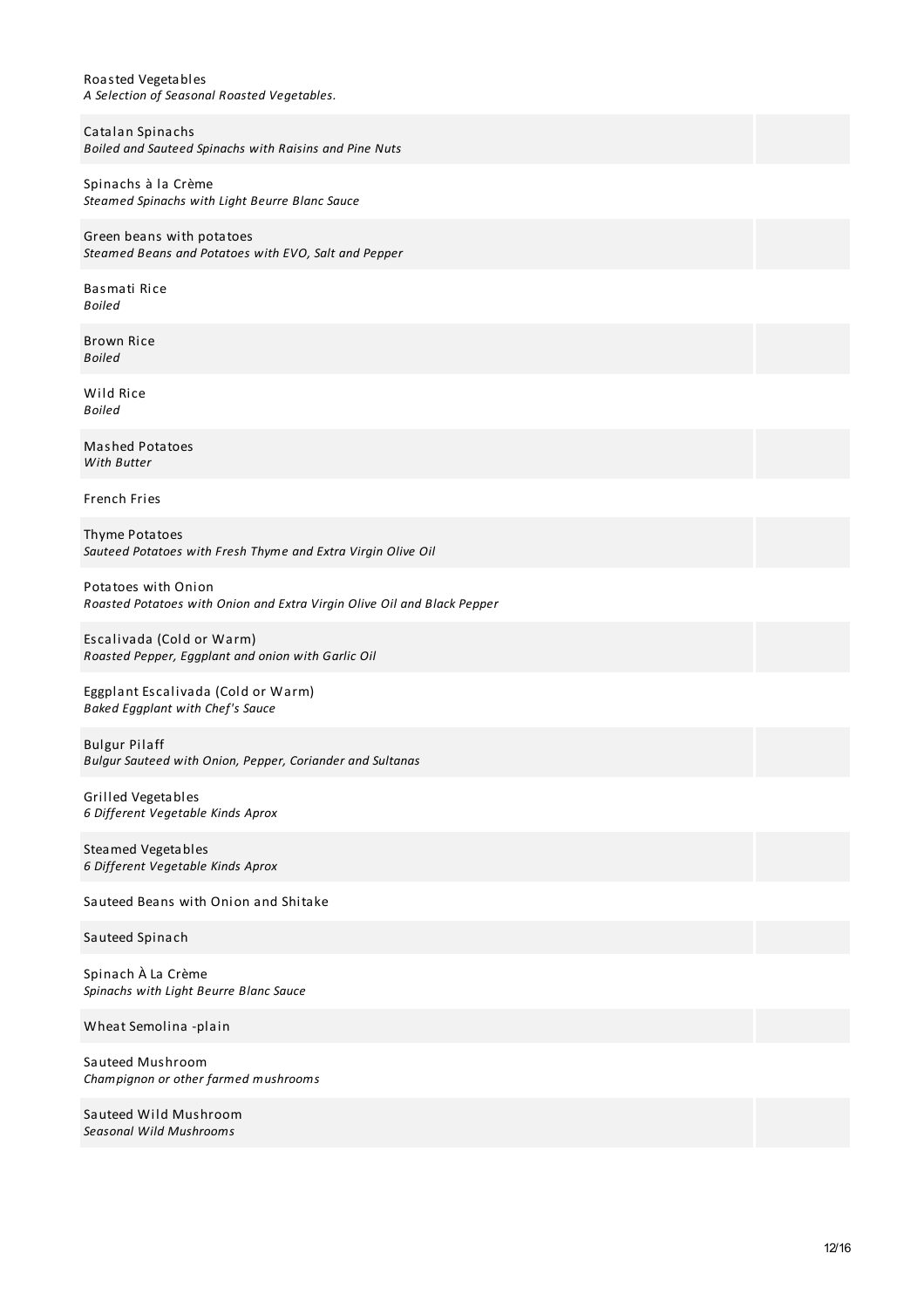| <b>SAUCES &amp; MORE</b>                                                                                   | QTY |
|------------------------------------------------------------------------------------------------------------|-----|
| Skewer sauce                                                                                               |     |
| Red Wine Sauce, 100 gr                                                                                     |     |
| White Wine Sauce, 100 gr                                                                                   |     |
| Green Sauce, 100 gr                                                                                        |     |
| Lemon Sauce, 100 gr                                                                                        |     |
| Romesco Sauce (Cold Sauce), 125 gr                                                                         |     |
| Spanish or demi-glace Sauce, 100gr<br>Sauce for Meat with Meat Glaze                                       |     |
| Red Wine Sauce, 100gr<br>Sauce for Meat with Wine, Broth and Butter                                        |     |
| Oporto Sauce, 100gr<br>Sauce for Meat with Oporto Wine and Meat Glaze                                      |     |
| Chimichurri Sauce (Cold Sauce), 100gr<br>with Tomato, Onion, Vinegar, Garlic, Chili, Lemon, Herbs & Spices |     |
| Romesco Sauce (Cold Sauce), 125gr<br>Sauce for Fish with Mashed Almonds and Tomato                         |     |
| <b>DESSERTS &amp; FRUIT</b>                                                                                |     |
| <b>DESSERTS</b>                                                                                            | QTY |
| Lemon Mousse in glass cup<br>Individual lemon mousse and crumble                                           |     |
| Berries Mousse in glass cup<br>Individual berries mousse with fresh berries on top                         |     |
| <b>Chocolate Mousse</b><br>Individual Chocolate Mousse with topping of hazelnut Praliné in glass cup       |     |
| Homemade Crema Catalana<br>Individual Crême Brulée with Caramelized Sugar on Top -in clay casserole        |     |

Homemade Vainilla Flan with Berries *Individual Traditional Egg Puddin with Berries on Top*

Tiramisu in glass cup *Individual Mascarpone Cake with Chocolate and Coffee*

Pannacotta with Berries *Individual Traditional Cream Pudding with Berries on Top*

Chocolate Soufflé *To be served Hot*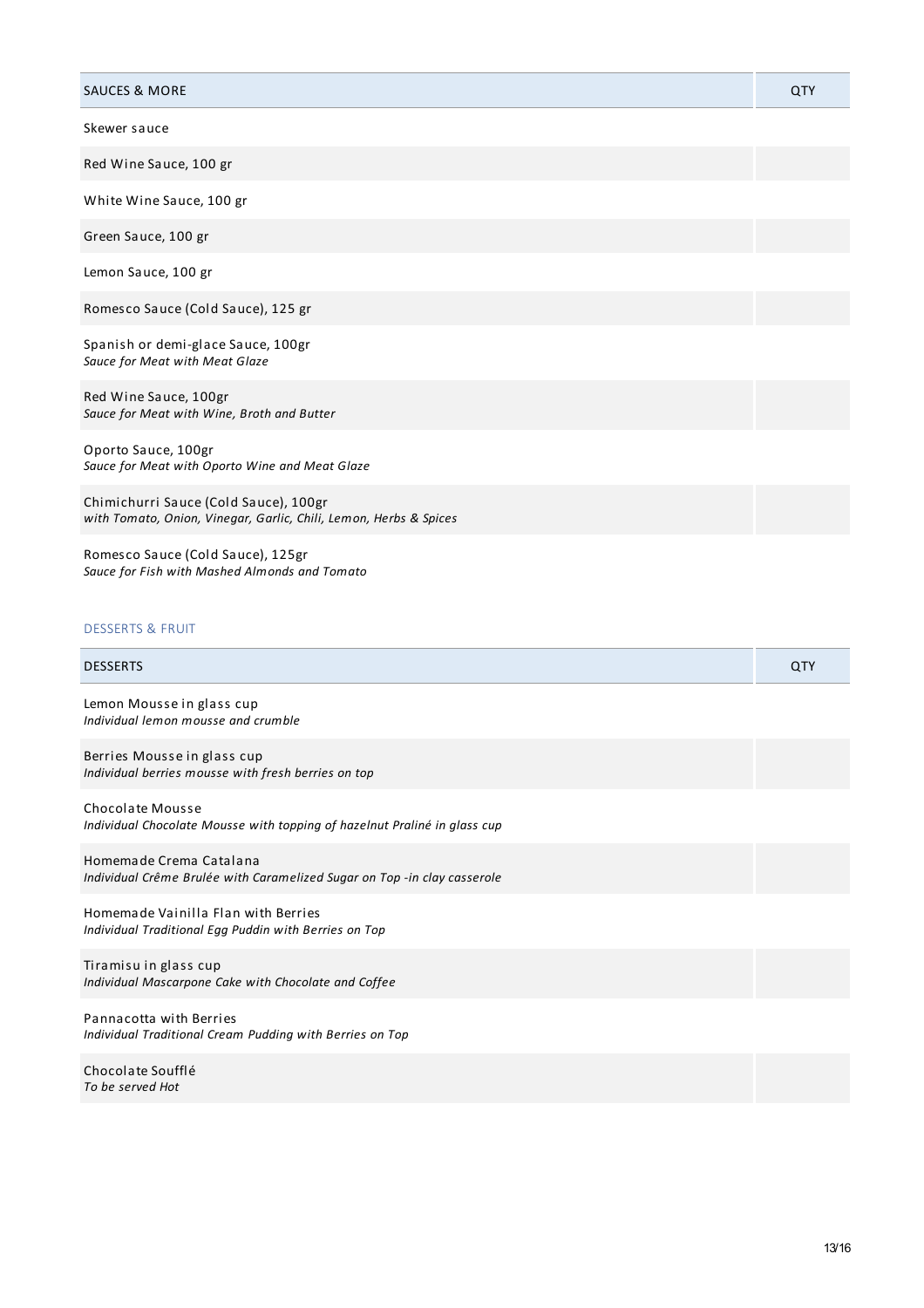FRUIT QTY

Sliced Fruits with Berries, 300gr

Whole seasonal Fruit, 1 pc

Fruit Skewers, 5 Fruit pieces per skewer

| <b>RERRIFS</b> |  |
|----------------|--|
|                |  |

Assorted Berries, 250gr

| <b>CAKES &amp; TARTS</b>                                                                              | <b>QTY</b> |
|-------------------------------------------------------------------------------------------------------|------------|
| Cheesecake (Continental Version)<br>Individual Cheesecake with Bluberries Confiture                   |            |
| Cheesecake (NY Version)<br>Individual Cheesecake with Fresh Berries Coulis                            |            |
| Sacher Cake<br>Chocolate Cake with Berries Coulis Inside and chef's sauce on the side                 |            |
| Opera Cake<br>Individual Sponge Cake with butter cream, coffee and chocolate cream                    |            |
| <b>Tatin Tart</b><br>Individual Apple Tart With Sour Cream on the Side                                |            |
| Lemon Pie<br>Individual Pie with Lemon and Meringue                                                   |            |
| Homemade Brownies<br>Chocolate cake with nuts                                                         |            |
| Lionesas<br>Byte Cake of Pasta Choux Stuffed with Chocolate or Cream with Chocolate Sauce on the side |            |
|                                                                                                       |            |

| PETIT FOURS | ~ |
|-------------|---|
|             |   |

Petit Fours *Assorted*

| <b>SWEET PASTRY</b> | $\tilde{}$ |
|---------------------|------------|
|                     |            |

Macarons *Assorted*

| <b>ICE CREAM</b> |  |
|------------------|--|
|                  |  |

Assorted Ice-Creams, 100ml *Häagen-Dazs Brand. Terrine. Assorted flavours* ī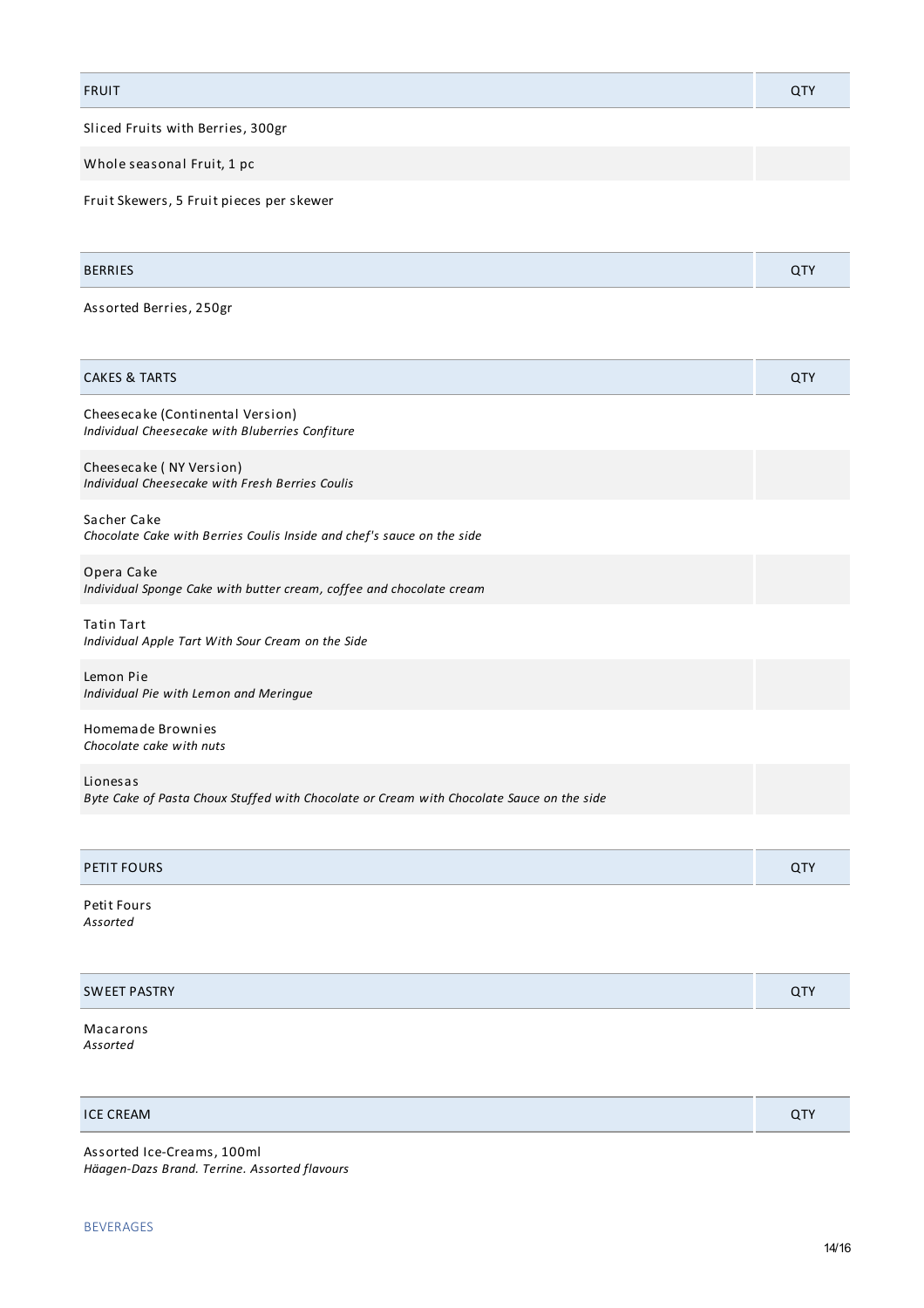| Evian water 1,250Lt Bottle      |  |
|---------------------------------|--|
|                                 |  |
| Evian water 0.5 Lt Bottle       |  |
| Evian water 0.33 Lt Bottle      |  |
| Sparkling Water Perrier, 0.5 Lt |  |

Sparkling Water Vichy Catalan, 0.33 lt

| <b>JUICES</b>                          | QTY |
|----------------------------------------|-----|
| Orange Juice, Fresh Squeezed, 1 lt     |     |
| Fresh Squeezed juice: Apple, 1 lt      |     |
| Fresh Squeezed juice: carrot, 1 lt     |     |
| Fresh Squeezed juice: grapefruit, 1 lt |     |
| Fresh Squeezed juice: pineapple, 1 lt  |     |
| Fresh Squeezed juice: mango, 1 lt      |     |
| Fresh Squeezed juice: watermelon, 1 lt |     |
| Fresh Squeezed juice: melon, 1 lt      |     |
|                                        |     |
| MILK & CREAM                           | QTY |
| Fresh Milk - Semi-Skimmed              |     |
| Fresh Milk Skimmed                     |     |
| Fresh whole Milk                       |     |
| Vegetable Milk                         |     |
| Almond milk                            |     |
|                                        |     |
| <b>SMOOTHIES</b>                       | QTY |
|                                        |     |

Standard smoothies, 1 lt

| <b>HOT BEVERAGES</b> | $\bigcap$ |
|----------------------|-----------|
|----------------------|-----------|

Hot Chocolate

NON-FOOD